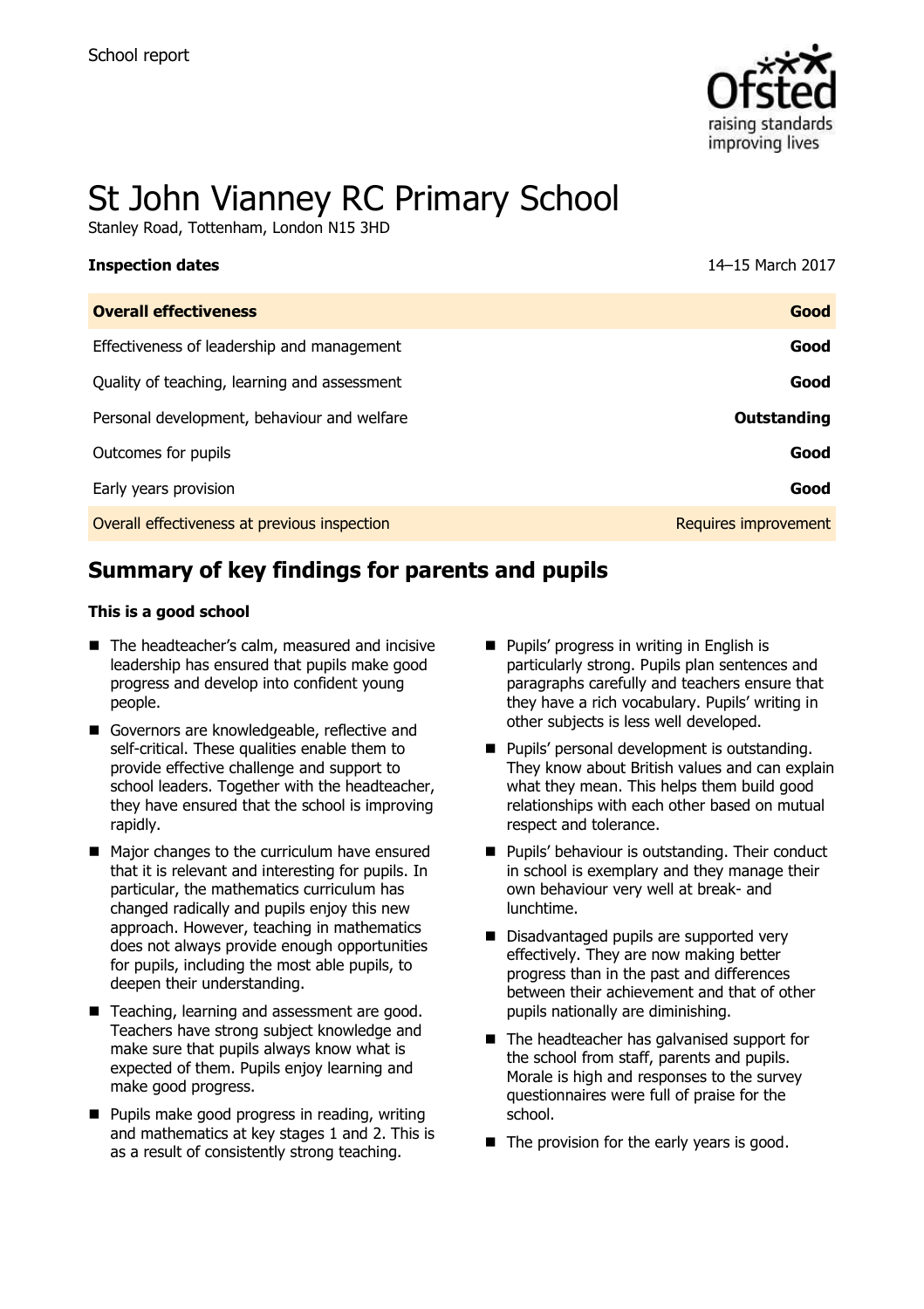

# **Full report**

### **What does the school need to do to improve further?**

- **IMPROVE teaching and pupils' outcomes by ensuring that:** 
	- teaching in mathematics provides more opportunities for pupils, including the most able pupils, to deepen their understanding
	- pupils have opportunities to develop their writing in subjects across the curriculum to the same level as in English.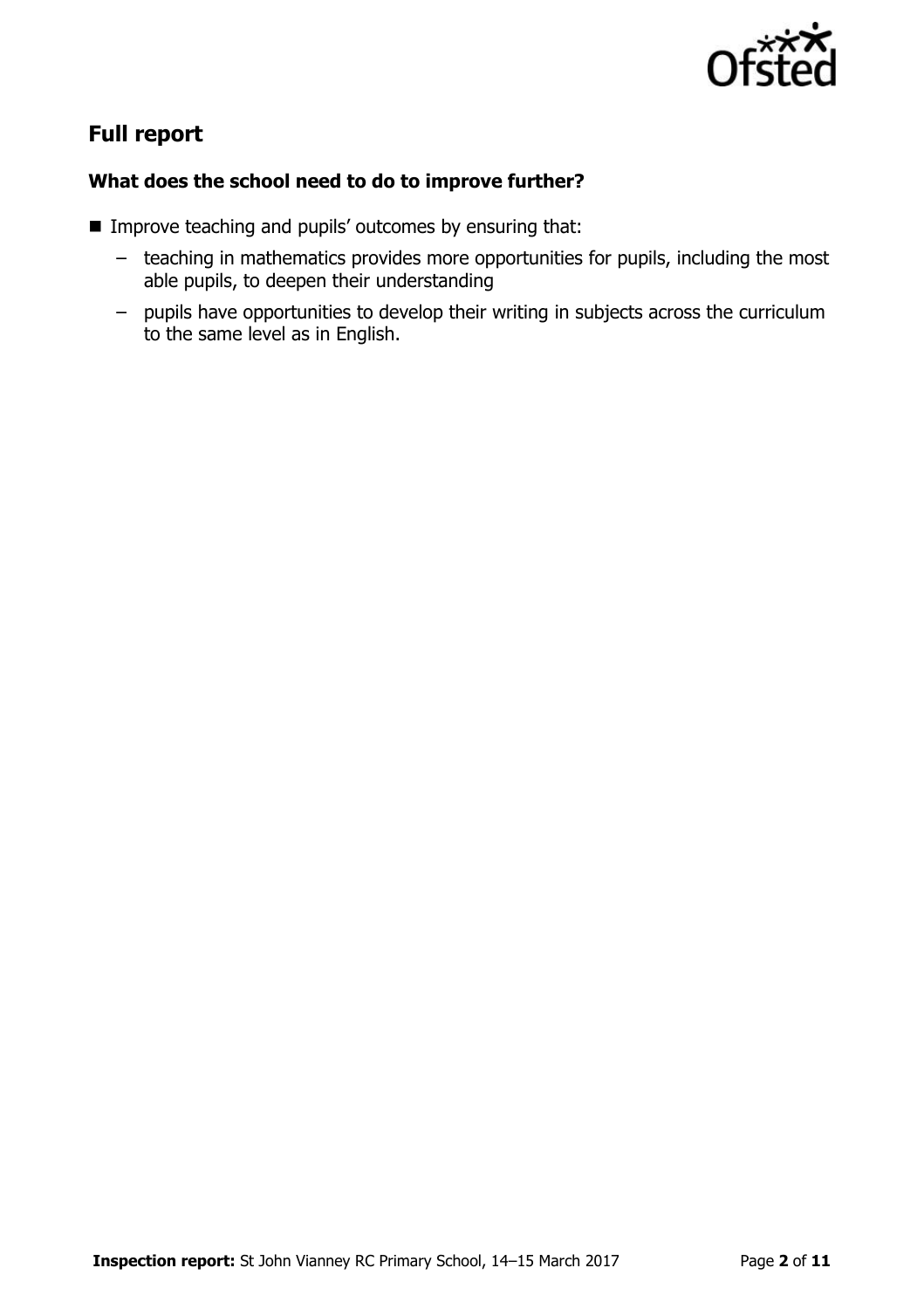

## **Inspection judgements**

### **Effectiveness of leadership and management Good**

- The headteacher's vision and moral purpose have ensured that the school has improved rapidly since the previous inspection. The school is inclusive and staff have the highest expectations of all pupils. Staff are clear about their role in making sure that all pupils achieve to their full potential.
- The headteacher has introduced many changes since he took up his post. These are having a very positive impact on teaching and pupils' learning and progress. Change has been rapid, but staff have risen to the challenge. They feel well supported and staff morale is very high. The school's capacity to improve further is strong.
- Subject coordinators, the majority of whom are relatively new in post, are full of enthusiasm. They have well-thought-out plans for raising pupils' attainment in their subjects. They understand their accountability and welcome the challenge of improving outcomes for pupils.
- The headteacher's high-quality leadership has contributed to parents' and pupils' enthusiastic support for the school. Almost half of all families completed the survey, as did over one third of pupils. They were almost unanimously positive about their experiences of the school.
- School leaders have made radical changes to the school's curriculum and this is now providing an increasingly rich and diverse set of experiences for pupils. Changes in mathematics have been particularly extensive and staff are still developing their teaching skills in its delivery.
- The pupil premium funding has a positive impact on the progress of disadvantaged pupils. School leaders plan expenditure carefully and evaluate its impact so that the pupils benefit from strategies that are proven to work.
- The funding for pupils who have special educational needs and/or disabilities is carefully monitored by school leaders and governors. The funding has a positive impact on pupils' learning and progress.
- The physical education and sport premium funding is spent effectively to provide additional specialist coaching for pupils and training for class teachers.

### **Governance of the school**

- Governors are highly committed to the school. They responded very positively to the review of governance, which was recommended at the last inspection, and valued the process. As a result, they have changed the way they work together as a group. Their ability to reflect deeply and constructively on their effectiveness is a strong indicator of the school's capacity to continue to improve.
- Governors know the school well. They visit often and make sure that they receive and scrutinise information about pupils' progress and the quality of teaching. They are knowledgeable about safeguarding. Governors have a strong financial oversight through the resources committee.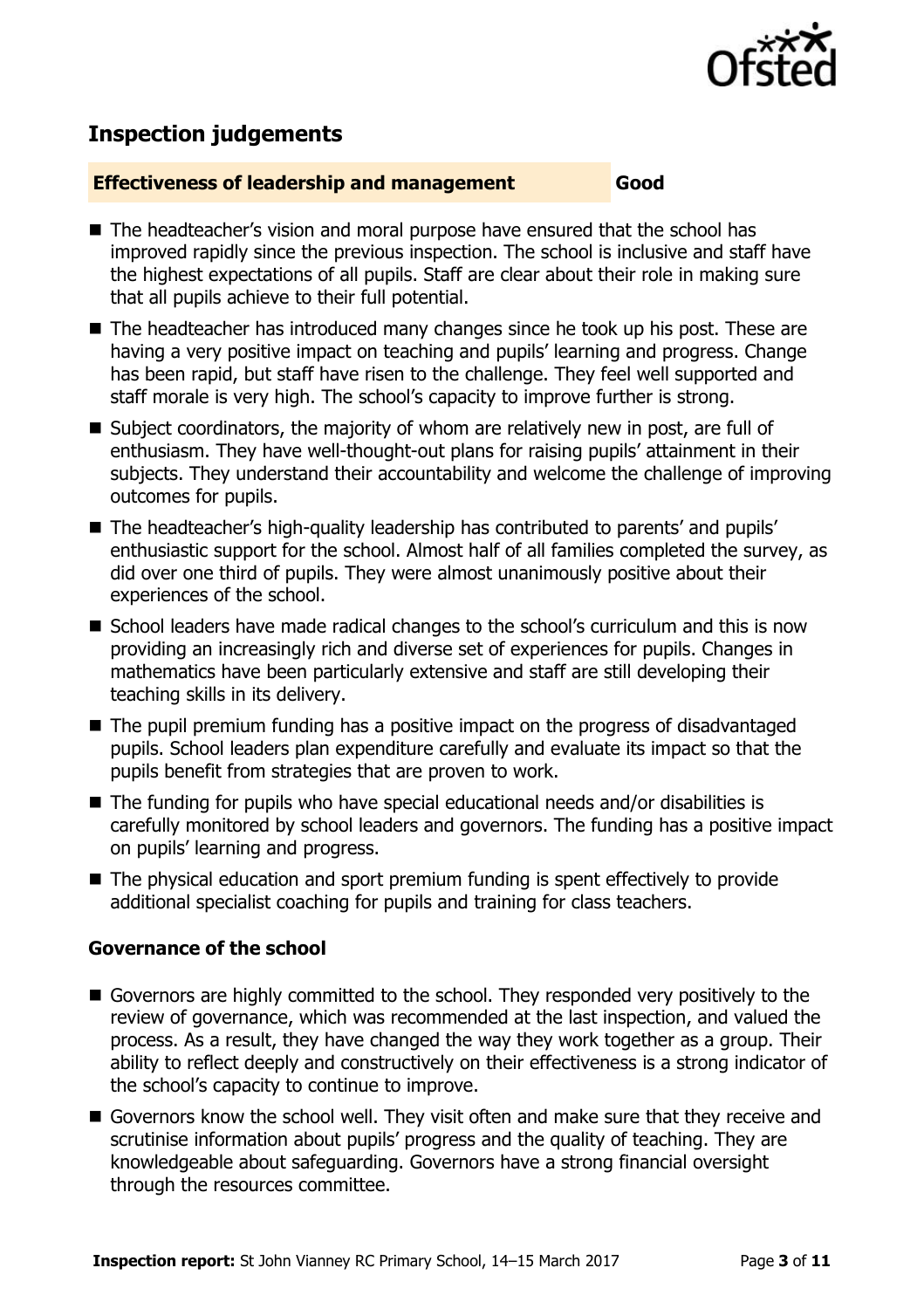

### **Safeguarding**

- The arrangements for safeguarding are effective and records are detailed and of high quality. Parents, staff and pupils are very confident that pupils are safe and inspectors agree that pupils are safe.
- **Pupils have had lessons and assemblies about internet safety and the safe use of** mobile phones. As a result, they understand the importance of keeping personal passwords and their identity safe. The school has worked with pupils and parents to remove certain apps from phones and pupils know what to do if unwanted pop-ups appear. The school runs information sessions for parents. Pupils in Years 5 and 6 have had talks and workshops from the local police.
- All staff are well trained and knowledgeable about the issues likely to affect the welfare and safety of pupils. Systems for reporting concerns are clear and referrals are made in a timely manner when required. School leaders work effectively with local agencies and organisations.

### **Quality of teaching, learning and assessment Good**

- Teachers have strong subject knowledge. They plan activities in detail, with clear steps so that pupils know exactly what they need to do to succeed in their learning. As a result, pupils enjoy their learning and make good progress.
- Teachers set high expectations and have established clear routines for pupils. This means that transitions between activities are swift and smooth and no learning time is wasted. Pupils' mature behaviour contributes positively to their progress.
- **Pupils want to learn and teachers' support and encouragement help pupils to become** resilient, motivated learners.
- Teaching assistants support pupils well. They provide appropriate resources for pupils, which meet their needs. Teachers move around the different groups in classes, ensuring that pupils are clear about what to do; they carefully check pupils' understanding.
- Teachers have strong questioning skills; they build sequences of questions to deepen pupils' learning. Pupils take time to think and discuss answers with each other before sharing their thoughts with the class. In a Year 6 mathematics class, for example, the teacher's skilful questioning enabled pupils to explain and predict complex number patterns using counters.
- Teachers build on pupils' experiences so that writing activities are always relevant and purposeful. For example, in a Year 5 class, following a visit to the National Portrait Gallery, pupils were planning some writing about the coronation of Anne Boleyn. Pupils could describe the dress of the bishops, using the terms 'mitres' and 'robes', and could explain the word 'gilded'. They developed a rich vocabulary to support their writing as a result of good teaching and carefully chosen resources. However, writing in subjects across the curriculum is not always of this quality. School leaders are developing support for writing across the curriculum as a priority.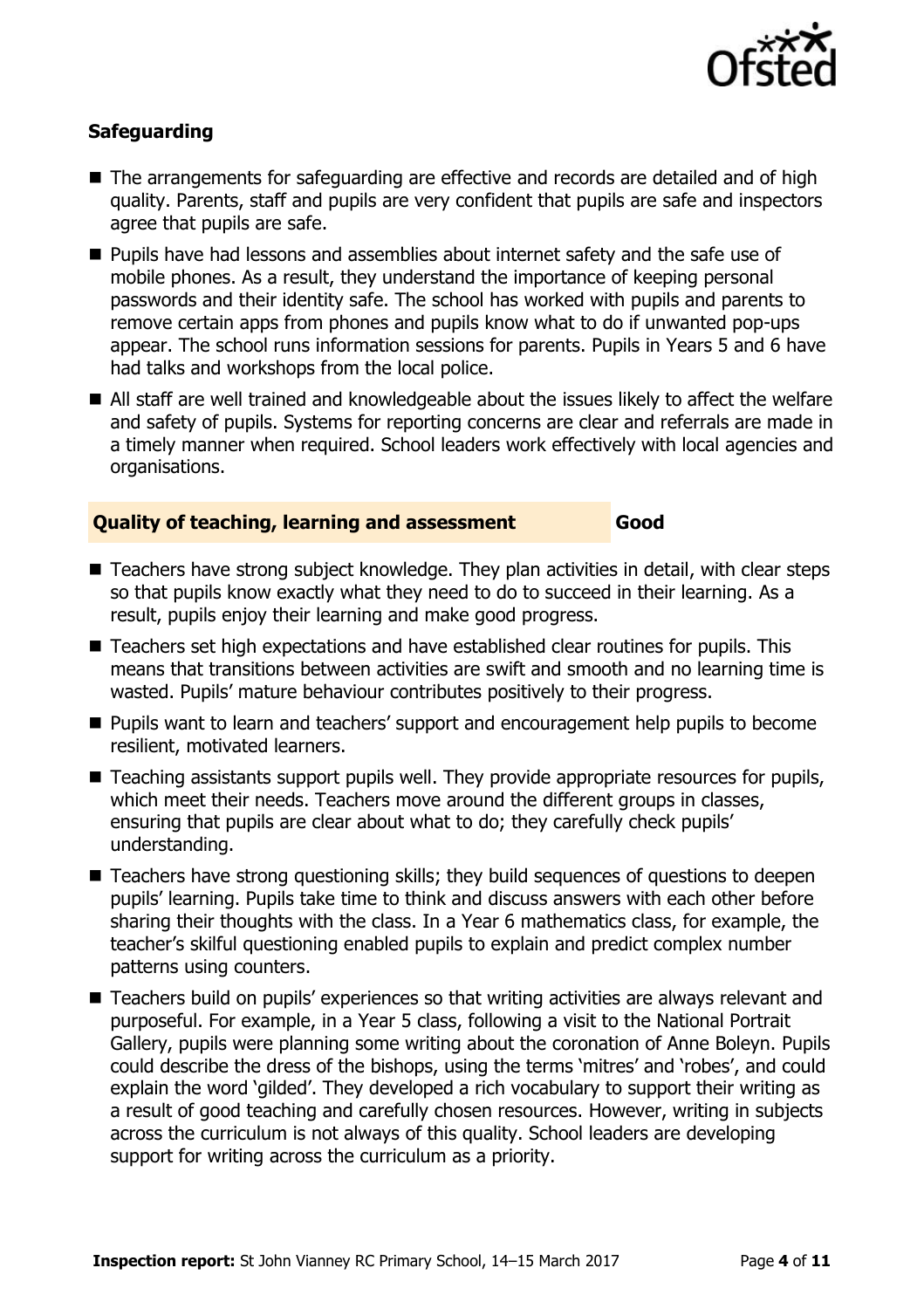

### **Personal development, behaviour and welfare <b>COUTS** Outstanding

### **Personal development and welfare**

- The school's work to promote pupils' personal development and welfare is outstanding. Pupils are very well cared for; staff know the pupils well and all adults take responsibility for making sure that pupils are happy and safe. Learning mentors and other specialist staff support pupils who have specific needs and all pupils are well prepared for the transition to secondary school.
- **Pupils are very knowledgeable about British values and how they link to the Catholic** faith. They can talk about British values and explain why they are important in school. For example, they understand how the values of respect and tolerance help them get on well together in school. Pupils understand how democracy makes a difference in school because everyone has a say through the pupil council.
- **Pupils play an active role in leadership of their school. For example, a pupil survey** revealed that pupils wanted to know more about what to do if they were worried. This was discussed at the pupil council and led to the 'tell me' boxes in each classroom. From this, pupils made a request for more information about how to stay safe on the internet, to which school leaders responded.
- **Pupils know about bullying and can talk confidently about why it is unacceptable and** what they should do if it happens. Incidents of bullying are very rare and pupils trust adults to sort out any issues that do arise.

### **Behaviour**

- The behaviour of pupils is outstanding. Pupils' conduct around the school is exemplary. They are polite and well mannered. Pupils are very self-aware and think about how their behaviour has an impact on others.
- Pupils behave very well in classes. Strong teaching, high expectations and wellestablished routines enable pupils to concentrate for long periods of time. Pupils' behaviour has a positive impact on their learning.
- **Pupils have very good relationships with each other, in classes and at other times. Boys** and girls play together on the range of activities in the playground and really enjoy this social time. Inspectors observed excellent behaviour on the football pitch, where boys and girls organised themselves in a mature manner and dealt appropriately with issues that arose during the game.
- Pupils are self-managing; they respect school rules and respond to adults' direction immediately and without fuss. School behaviour records show that, on the rare occasions where there is poor behaviour, issues are often resolved by pupils themselves, with apologies and making up.
- Pupils' attendance is above the national average and the attendance of disadvantaged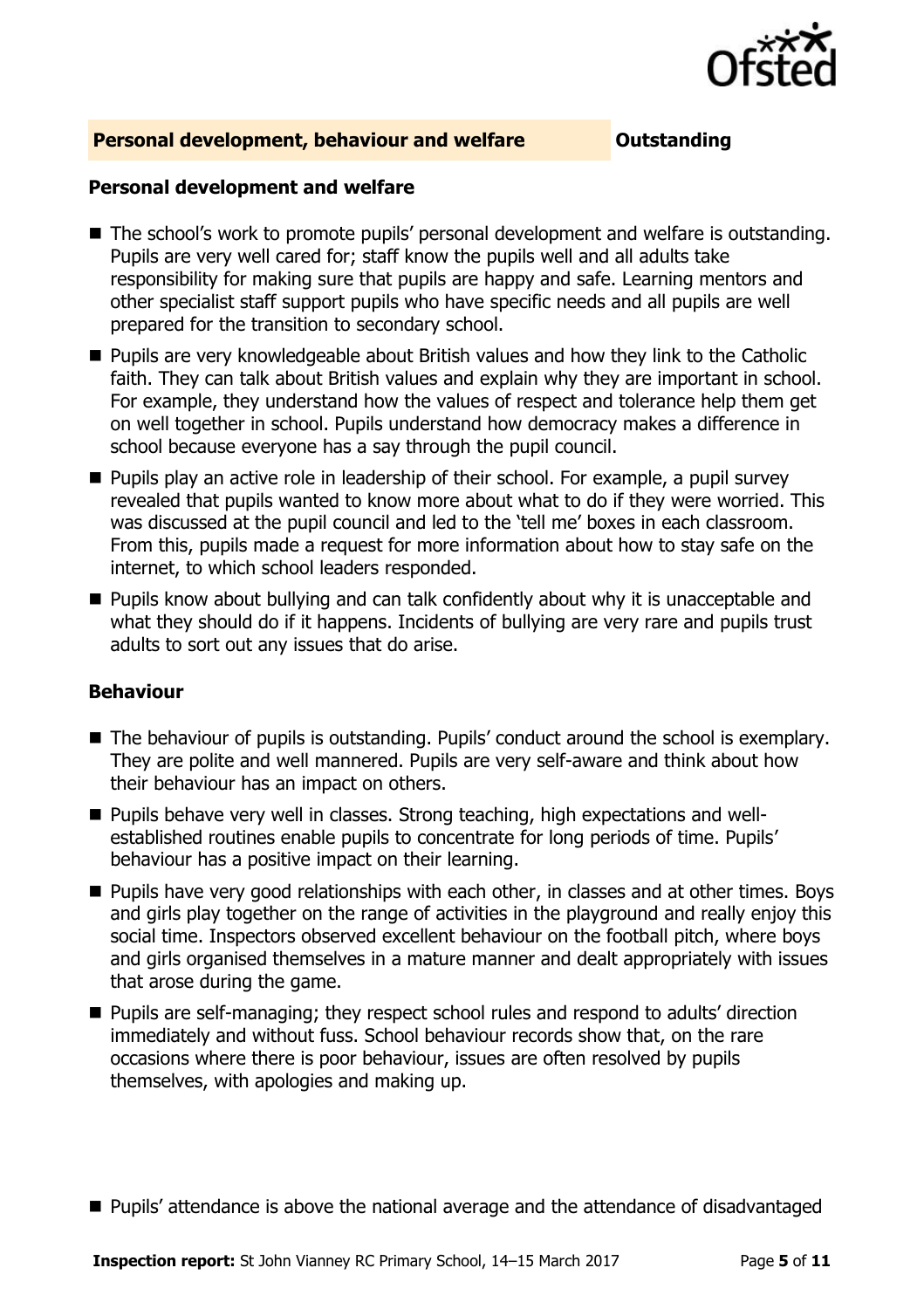

pupils is in line with the attendance of other pupils nationally. Persistent absence is lower than in 2016 and has nearly halved for boys and girls. This is as a result of very effective management of attendance and high-quality teaching so that pupils enjoy coming to school.

### **Outcomes for pupils Good Good**

- In 2016, pupils made good progress overall in reading, writing and mathematics at key stages 1 and 2. Work in pupils' books, discussions with pupils and observations in classes showed that the progress of current pupils remains good overall in these subjects.
- Disadvantaged pupils are now making better progress in mathematics, and in Years 1 to 3 this is in line with that of other pupils. In Years 4, 5 and 6, some differences in rates of progress remain, but disadvantaged pupils are rapidly making up for past underachievement. School leaders have used the pupil premium funding effectively and implemented a well-planned and delivered support programme for pupils who fall behind.
- Pupils who have special educational needs and/or disabilities are now making better progress. A greater proportion of these pupils are now working at or near age-related expectations and their progress is being monitored carefully by school leaders.
- **Pupils develop good investigative skills and are making good progress in science. Work** in pupils' books shows that their writing is well supported in science. They plan investigations, make observations and measurements, and apply their numeracy skills effectively.
- The proportion of pupils attaining the expected standards in phonics has improved year on year and is now well above the national figure at the end of Year 1.
- **Pupils make good progress in writing in English and apply these skills well in science.** However, pupils' writing across the curriculum is not as well developed. For example, pupils do not have opportunities to apply their knowledge of how to structure sentences and paragraphs in other subjects.
- Inspection evidence suggests that the new mathematics curriculum has been well planned and pupils' progress shows that it is being implemented successfully for most groups of pupils. However, inevitably with such a profound change, there is some variation and the most able pupils are not always challenged enough. They find the work too easy.

### **Early years provision Good Good**

- Leadership of early years has a positive impact on children's learning, progress and personal development.
- About half of the children start in Reception with skills and knowledge typical for their age. As a result of good teaching, they make good progress and reach standards above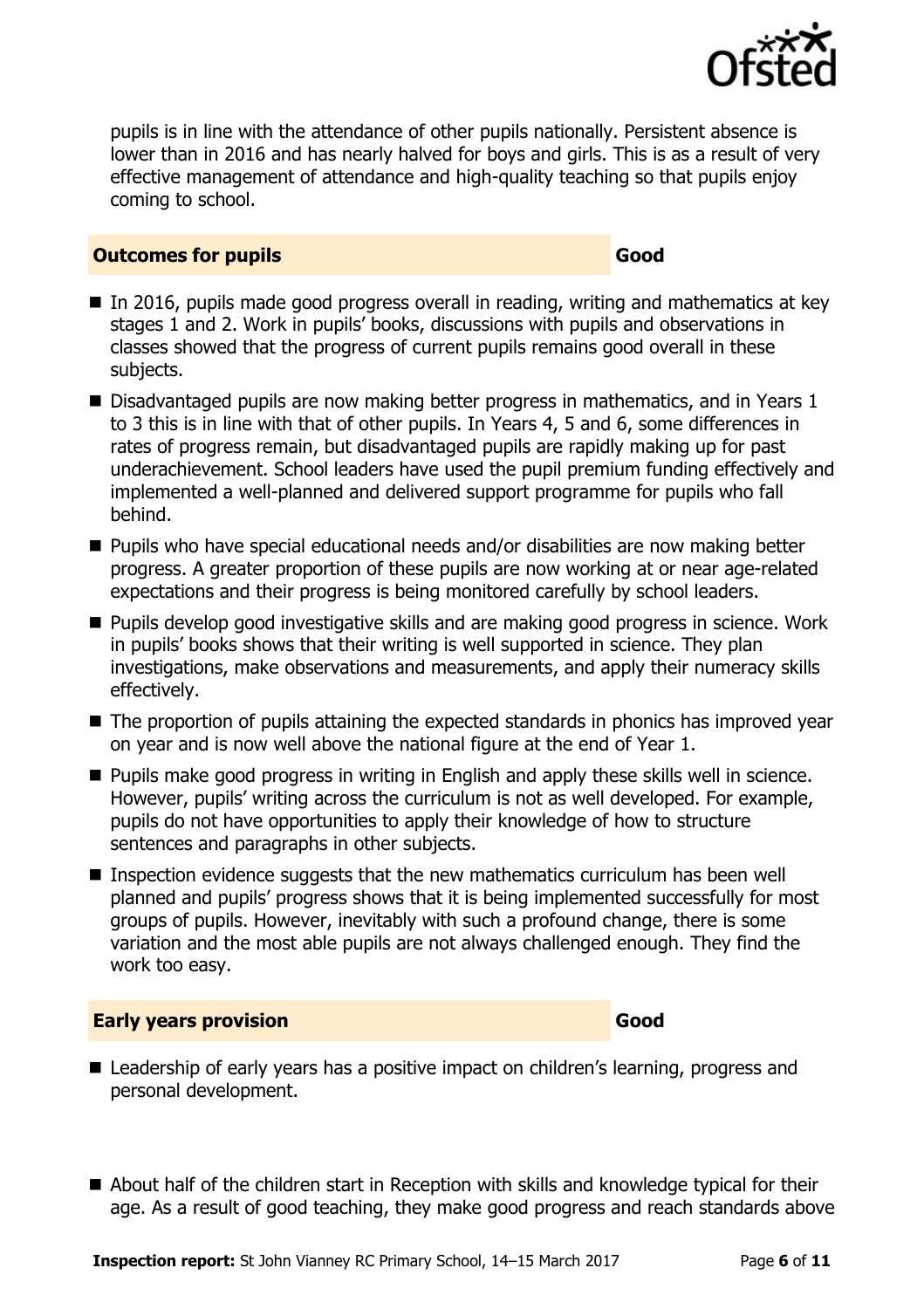

those expected nationally by the end of Reception. They are well prepared for the start of Year 1.

- Teachers plan a range of activities which motivate and interest children. Children are inspired to be eager learners, so that throughout the early years, they concentrate well and learn with sustained interest.
- Leaders monitor children's progress regularly and identify those who need extra support to help them catch up. As a result, the proportion of children achieving a good level of development has increased in recent years to above the national average.
- The indoor and outdoor learning environments are vibrant, interesting learning spaces. Teachers skilfully combine whole-class teaching with children's individual interests. Children respond positively because they are involved in choosing their activities.
- Adults establish clear routines and behaviours in Nursery and Reception. Children know what is expected of them and feel secure and safe. They behave well and respond kindly to each other and adults. Children play and learn well together.
- Teachers plan opportunities for children to use their reading, writing and number skills across the areas of learning. For example, children named three-dimensional shapes and described their properties in a whole-class teaching session. Later, children made the shapes using modelling clay and explained the properties using their models.
- Children have their own 'special books' in Nursery and Reception. These are a collection of activities that children have experienced. Parents can add evidence of activities from home to these books and they form the basis of discussion with parents about their child's progress.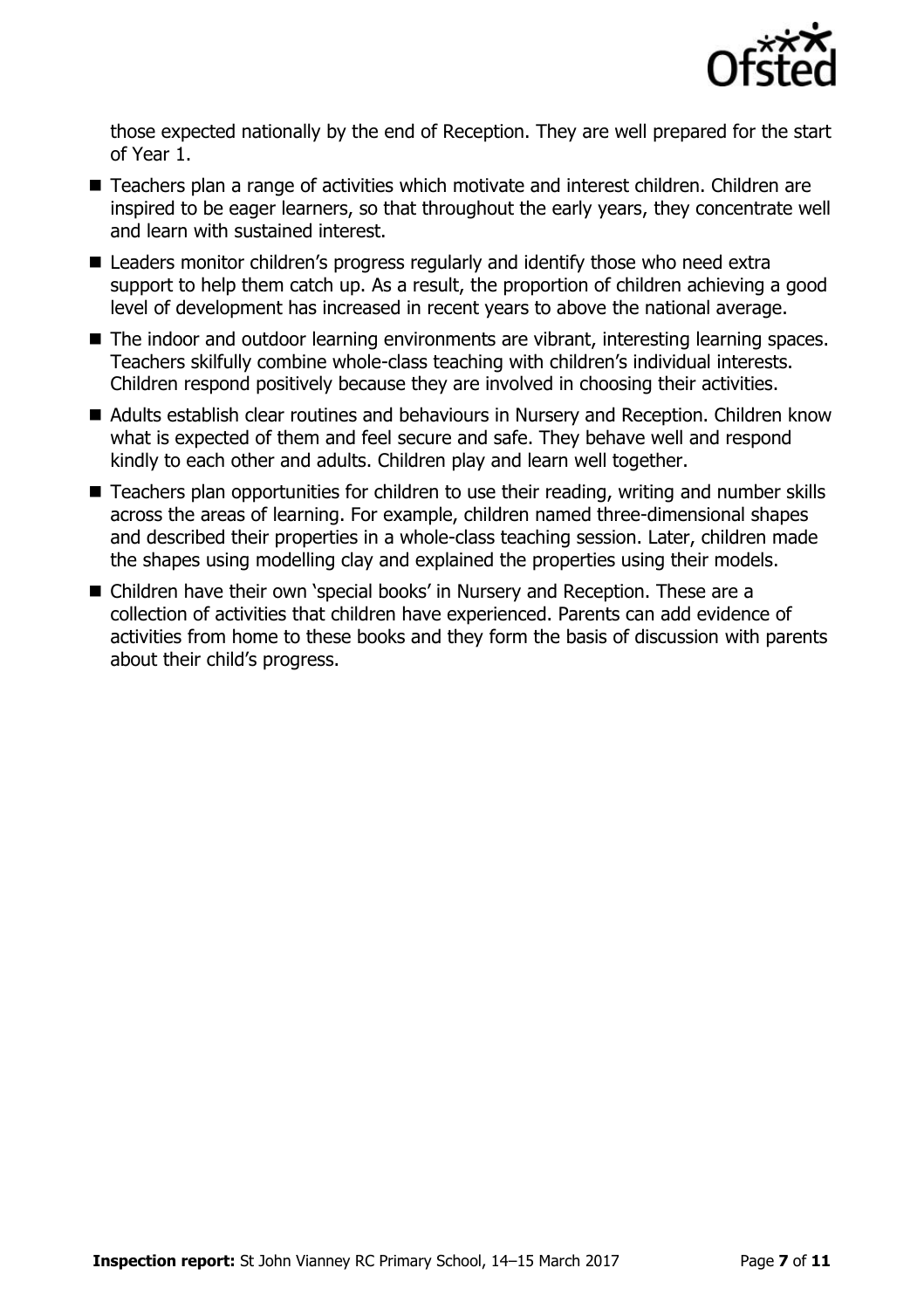

# **School details**

| Unique reference number | 102152   |
|-------------------------|----------|
| Local authority         | Haringey |
| Inspection number       | 10023582 |

This inspection of the school was carried out under section 5 of the Education Act 2005.

| Type of school                      | Primary                                         |
|-------------------------------------|-------------------------------------------------|
| School category                     | Voluntary aided                                 |
| Age range of pupils                 | 3 to 11                                         |
| Gender of pupils                    | Mixed                                           |
| Number of pupils on the school roll | 231                                             |
| Appropriate authority               | The governing body                              |
| Chair                               | Susan Goddard                                   |
| <b>Headteacher</b>                  | Stephen McNicholas                              |
| Telephone number                    | 020 8889 8421                                   |
| <b>Website</b>                      | www.st-johnvianney.haringey.sch.uk              |
| <b>Email address</b>                | s.mcnicholas@st-<br>johnvianney.haringey.sch.uk |
| Date of previous inspection         | 24-25 February 2015                             |

### **Information about this school**

- St John Vianney RC Primary School is a voluntary-aided Roman Catholic primary school in the London Borough of Haringey and the Diocese of Westminster. It is smaller than most primary schools.
- The proportion of pupils eligible for the pupil premium funding is lower than the national average.
- The proportion of pupils who have special educational needs and/or disabilities is below average. The proportion of pupils who have a statement of special educational needs or an education, health and care plan is above average.
- The proportion of pupils who speak English as an additional language is much higher than average.
- The headteacher took up his post in September 2015.
- The school meets the government's floor standards, which set the minimum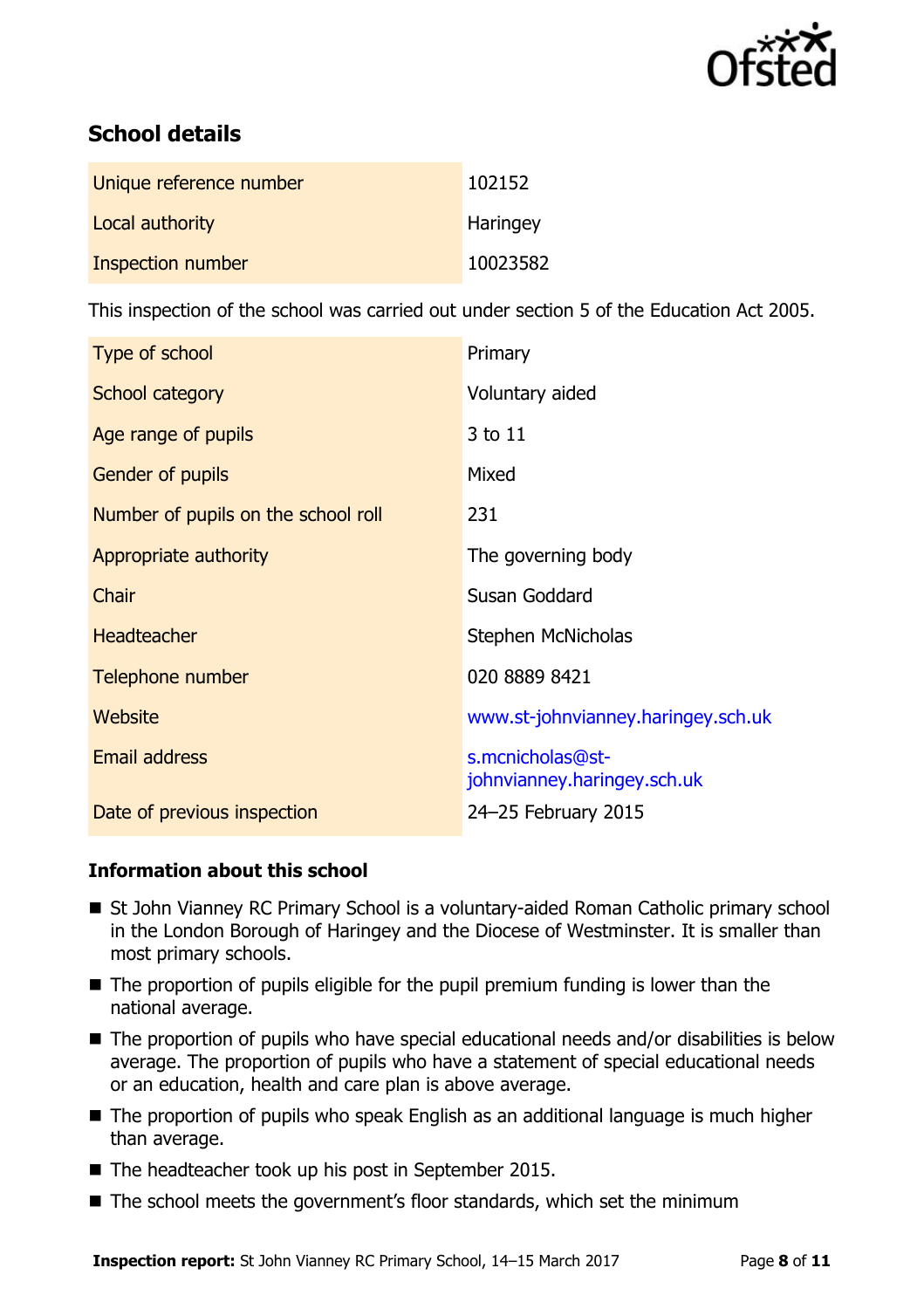

expectations for pupils' attainment and progress.

- A section 48 inspection of religious education did not take place at the same time as the section 5 inspection.
- The school meets requirements on the publication of specified information on its website.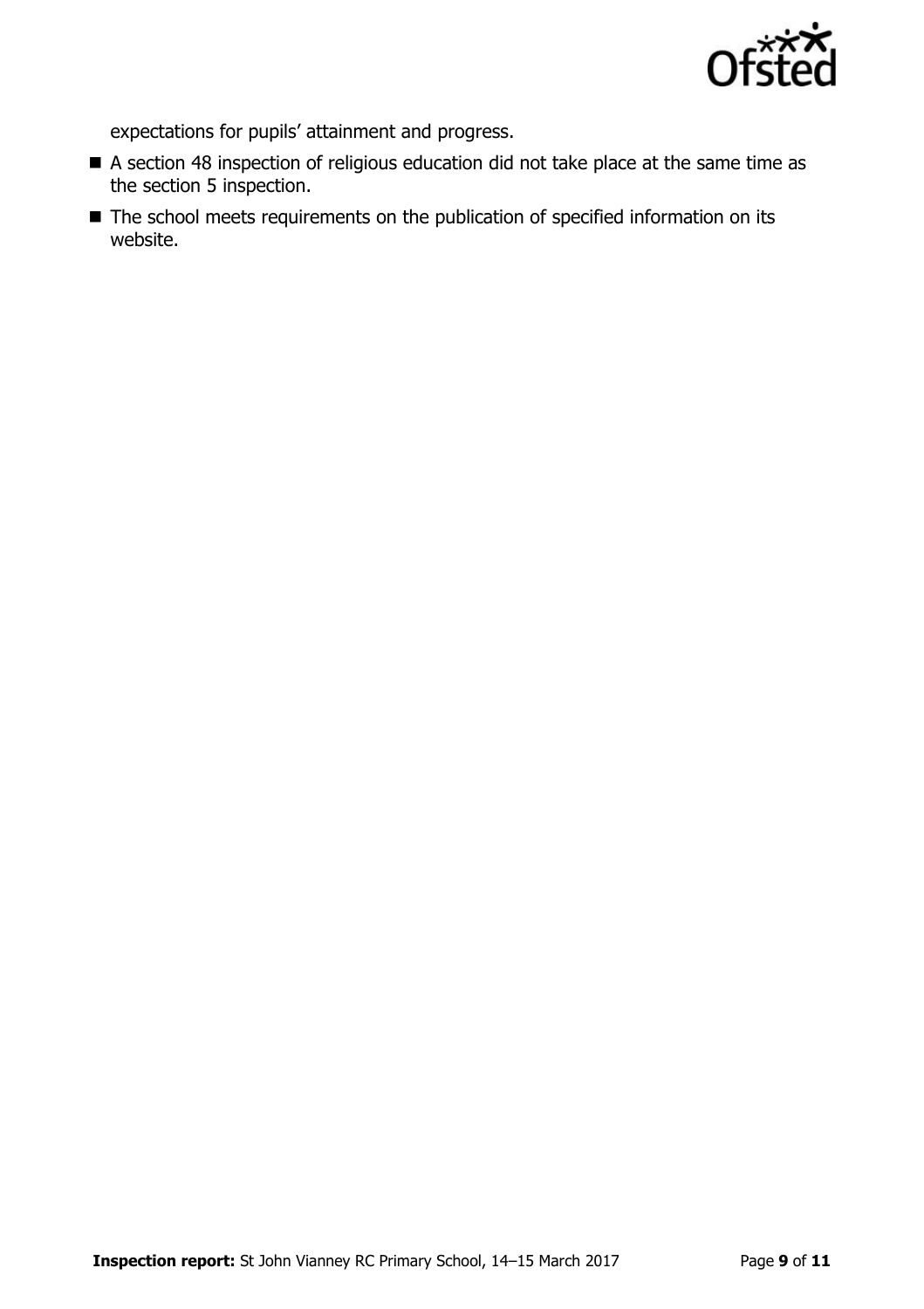

# **Information about this inspection**

- Inspectors observed learning in all year groups. The great majority of visits to lessons were made jointly with the headteacher and the deputy headteacher.
- Two groups of pupils spoke with inspectors about their views of the school and inspectors took account of the 94 responses to the online pupil survey. Inspectors talked informally with pupils at break- and lunchtime and around the school.
- Inspectors looked at pupils' work in classes and in discussions with pupils and staff to see how well pupils are learning and what impact this has on their progress. Inspectors listened to pupils read.
- $\blacksquare$  Meetings were held with a group of governors, including the chair of the governing body and also with a representative from the local authority. A telephone conversation was held with a representative from the Diocese of Westminster.
- School leaders, including subject coordinators, met with inspectors to discuss their views of the school and the impact of their work.
- **Inspectors scrutinised school documents, including the school's own self-evaluation,** records of pupils' progress, behaviour and attendance, minutes of governing body meetings and safeguarding records.
- Inspectors took account of the 24 responses to the online staff survey.
- Inspectors talked informally with parents at the start of the school day about their views of the school and considered the 90 responses to the Ofsted online questionnaire, Parent View.

### **Inspection team**

**Janet Hallett, lead inspector Figure 10 Her Majesty's Inspector** 

**Neil Harvey Construction Construction Construction Construction Construction Construction Construction Construction**